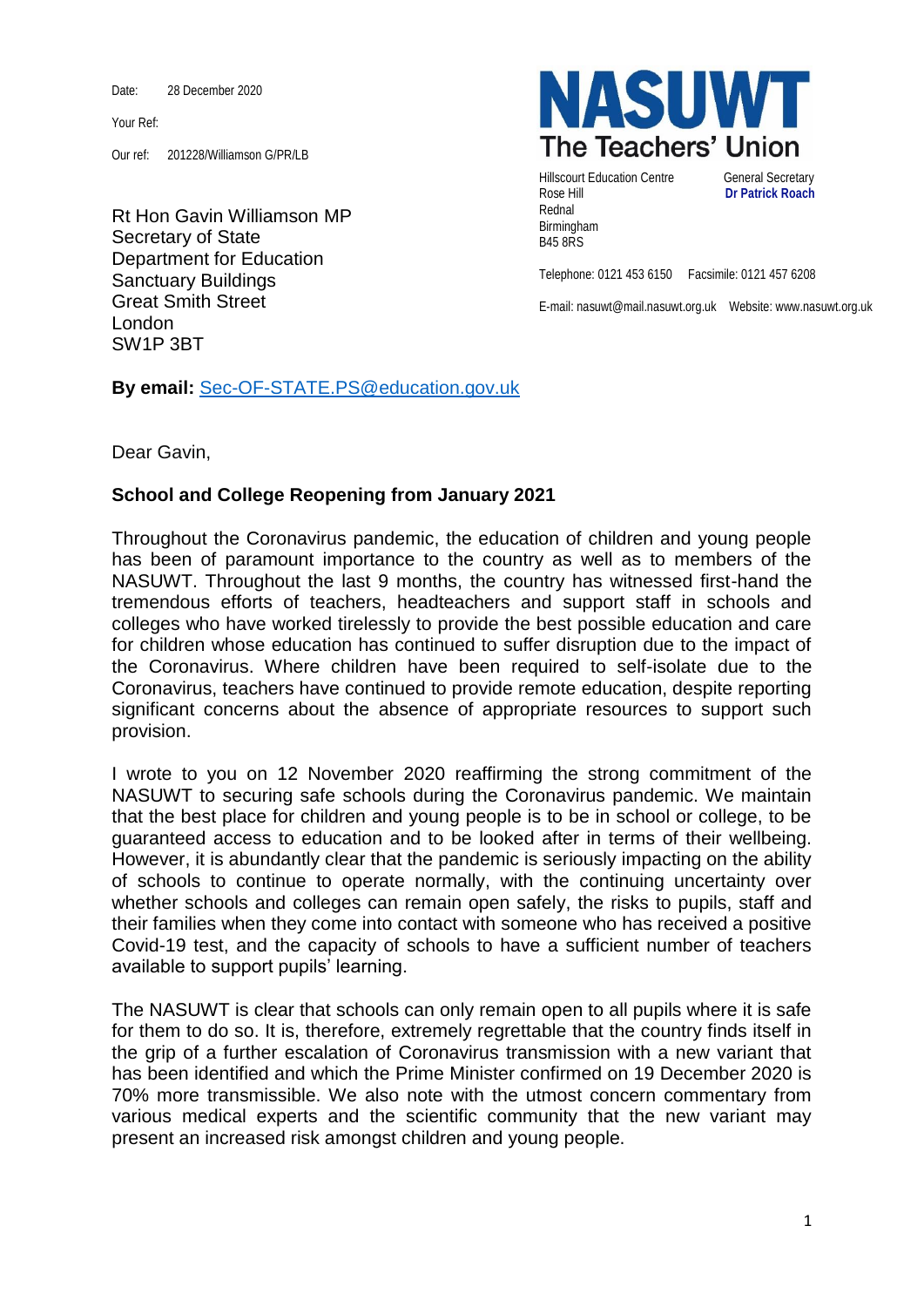Given the heightened risks, the Government has taken action to review and revise its national emergency planning with the introduction of further public health restrictions which are to be further reviewed on 30 December. However, we note that no new measures have been introduced with regard to schools and colleges. We believe that it would be wholly inadvisable to wait weeks or months to see the impact of the new variant in schools and colleges before taking further action to limit the spread of the virus.

With the impending reopening of schools and colleges in January, it is vital that your previous covid-security plans for schools and colleges are also revised and updated and that school and college employers are provided with the time necessary at the start of the new term to review their operations, consult on new risk mitigation measures, and to be able to do so without putting health or lives at risk.

It is increasingly clear that the covid-safety advice you have issued previously to the sector may no longer be sufficient, not least given that it does not take into account the new risks posed to schools and colleges. It is also clear that school and college employers have not had the opportunity to review and consult on their health and safety risk assessments in light of the new information that emerged immediately prior to Christmas. Nevertheless, it is evident to the NASUWT and to our members that further mitigations will be needed urgently to ensure a safe and effective start to the new term.

As levels of Coronavirus transmission have increased rapidly in the wider community, teachers, headteachers and support staff have worked valiantly to keep schools open safely. However, with a further wave of virus transmission now regrettably in prospect, teachers' safety concerns cannot be overlooked. Teachers and headteachers have sought to implement your existing safety advice, despite the evidence that covid transmission is impacting directly on schools and colleges, and the emerging evidence of a new Coronavirus variant. Without the appropriate tools and safeguards in place, teachers, headteachers and support staff risk fighting a losing battle to keep schools and colleges covid-safe.

We trust that you will agree that teachers cannot teach and children cannot learn where their health or safety is at risk. That risk is increasing and will continue to do so unless appropriate action is taken immediately to ensure that schools and colleges do not contribute to the spread of the virus. Without an urgent and effective programme of national action and measures to demonstrate that the Government is taking all necessary steps to ensure the safety of education provision during the pandemic, there is a real risk that fewer staff will be available to continue teaching and that more pupils will be required to spend more time out of school or college whilst they self-isolate.

The NASUWT believes that government has a duty during this crisis to do whatever it takes to ensure that schools and colleges are, above all, safe places for teaching and learning. With one week before the start of the new term, I must ask you to confirm the additional actions you intend to take in order to ensure the safety of schools and colleges and those who work in all educational settings.

To that end, we would urge you to take the following actions immediately: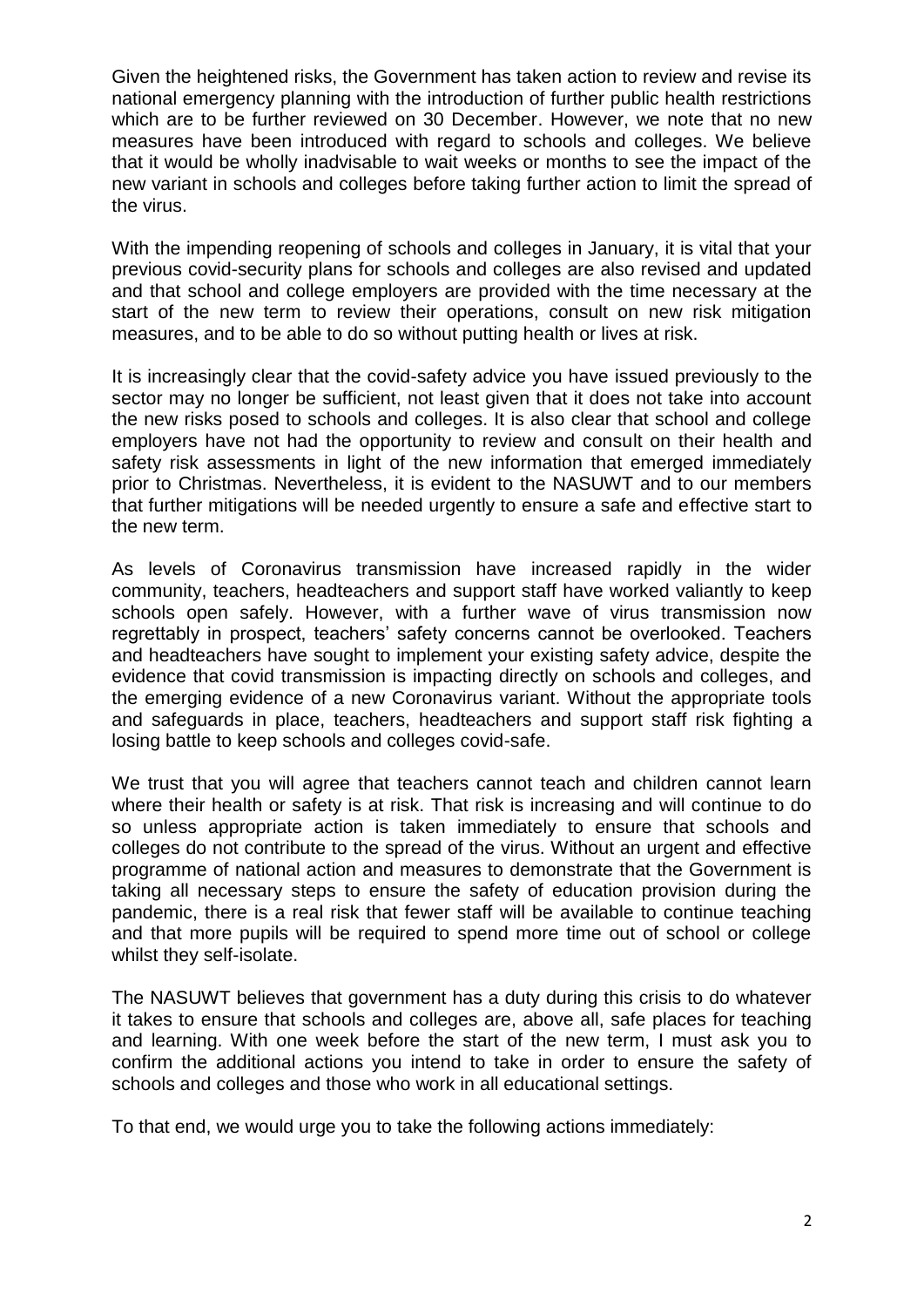- 1. Act swiftly and urgently on the emerging scientific evidence and advice on the transmission of the Coronavirus, including the new variant, recognising that it is important to take preventative action to limit the further transmission of the Coronavirus in schools and colleges.
- 2. Publish new guidance for the sector as a matter of urgency, taking into account fully the heightened risks associated with the new strain of the virus and setting out the further mitigations that will be necessary to deal with the increased risk of Coronavirus transmission in schools, colleges and other education settings.
- 3. Confirm that schools and colleges will be permitted to restrict onsite provision to pupils who are deemed to be vulnerable, together with children of frontline/key workers, and that such restrictions will apply in the case of those schools and colleges serving communities in the highest tier areas. Delaying the return of pupils to schools and colleges at the start of the spring term will also enable all school and college employers to undertake and consult as required on new risk assessments and ensure that they can be compliant with any new measures or requirements contained in any forthcoming national guidance.
- 4. Require schools and colleges to implement additional control measures to prevent the spread of the virus, including:
	- routine and effective arrangements for mass testing of pupils attending schools and colleges;
	- stringent application of 2 metre social distancing between staff and pupils;
	- mandatory wearing of face masks or visors within school and college buildings;
	- provision of PPE (e.g. gloves, aprons) to be worn by education staff.
- 5. Ensure that staff who are clinically extremely vulnerable, together with staff in other high risk groups, are required to stay at home and work from home pending further review of the situation.

In addition, we also urge you to further consider:

- a) the financial support available to schools to deliver covid-safe teaching and learning environments, including the provision of additional funding to support schools from the start of the spring term. There is mounting evidence that the funding levels for the sector are inadequate and this is putting at risk safe working practices in many schools and colleges. It should be recognised that schools and colleges have had to spend significantly more in order to operate in a 'covid-safe' environment, with more than half of schools forecasting an operating deficit as a result of extra expenditure on covid-safety measures including PPE and cleaning supplies, staffing, signage, digital equipment and handwashing facilities;
- b) extended provision of remote education support, including IT support for pupils and staff, to ensure continuity of education. The provision of IT support for pupils and staff to enable effective remote education provision remains an issue of concern for our members;